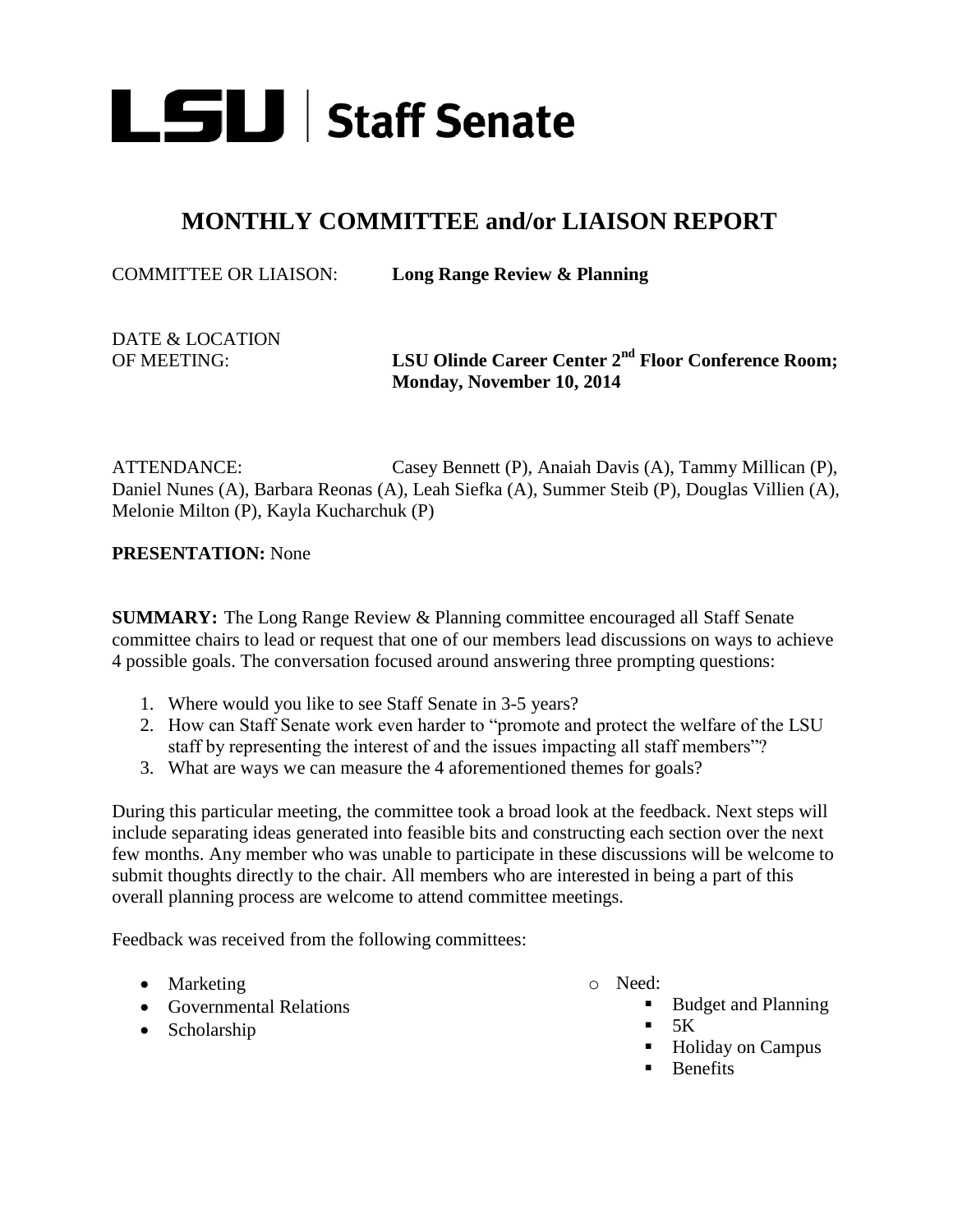Themes discussed from at the November LRR&P Meeting:

- o Earn a seat at the table
	- Having representation/a voting member seat in campus-wide committees
	- Speak at Board of Supervisor meetings
	- Meet with Chairwoman Ann D. Duplessis, Board of Supervisors
	- Get more involved in keeping staff in the know about legislation
- o Look at reporting structure (FAS vs. Provost)
- o Encourage staff to start bringing prospective senators to meetings
	- Single out those who are already volunteering
- o Work towards a university-wide appreciation for staff
	- Print post cards or send email and copy president and chancellor about "good jobs" $\rightarrow$  scan newspaper to recognize"
	- Staff member of the month
		- Goodie bag with sweatshirt
		- Name a street
- o Be a source of information
	- Have senators come to new staff orientation
	- **Put a sticker on back of the business cards to hand out**
- o Look at increasing presidency terms
	- 2 year term  $\rightarrow$  because lose relationships that could be built

For those interested in reading more about the feedback we received from committee meetings, please read below:

#### **Governmental Relations Committee**

- Staff Senate needs to work toward having a seat at the table (as a voting member) on any critical decision (policy, executive position search, etc.) that affects staff.
- Staff Senate should be treated with the same respect as Faculty Senate
	- o Example-Faculty Senate President is given break from teaching one course, so there is an opportunity to conduct Faculty Senate business
- Should Staff Senate report to Provost (academic) or Vice President for Finance & Administrative Services (staff)?
	- o On current org chart posted on website, Faculty Senate is shown as reporting to Provost and Staff Senate is not on that org chart
- Staff Senate or Counsel of Staff Advisors should speak at Board of Supervisor meetings when there is important information to share (staff awards, staff graduation, leadership roles in local, state and national organizations, etc.)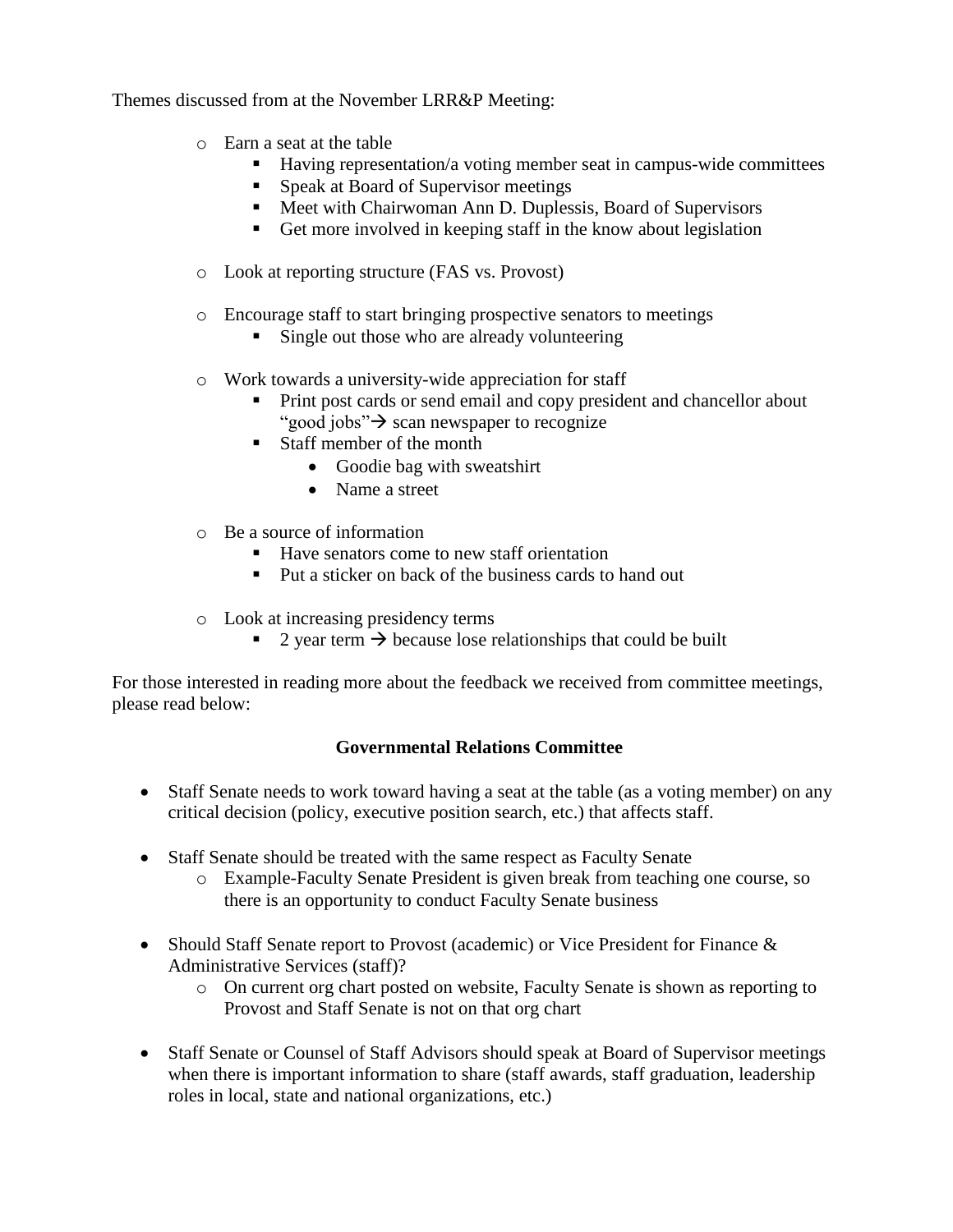- When recognizing staff members who graduate from LSU, Staff Senate should copy President Alexander and Dan Layzell on the letters
- Staff Senate should conduct research on SEC Staff Senates-reporting structure, initiatives, compensation)
- Cell phone ban while driving on campus
	- o Should Staff Senate work on having LSU campus added to current law rather than creating a policy that will not be enforced
- Staff Senate should move forward on staff appreciation award program (replaces Chancellor's Spotlight award)
- Staff Senate should explore new ways to communicate with departments that do not have a Staff Senate representative (Create Staff Senator constituency groups that are modeled after HRM staffing partners or UR clients)
- Hold meetings in buildings or offer Staff Senators as speakers at meetings

### **Marketing Committee**

- *1) Where would you like to see Staff Senate in 3-5 years?*
	- Increase participation with non-members
		- o Establish electronic voting
		- o Provide voting stations for support staff
	- Outreach to fellow staffers
		- o Welcome packet for new staff that don't attend the new staff breakfast
	- Be more numbers minded
		- o Challenge senators to pass out their business cards (staff senate cards)
			- 100 business cards per senator
	- Staff development or lunch and learn
	- Increase communication with "non-represented" areas
		- o Assign representative for non-represented areas
	- Have a request for senators to come to staff meetings to present events or new information
	- Have each senator create a listserv of staff members- or outlook group to share with the overall group
		- o Make gaining names for the list a competition
- *2) How can Staff Senate work even harder to "promote and protect the welfare of the LSU staff by representing the interest of and the issues impacting all staff members"?*
	- Let people how that we are here
		- o What can we do for them? Advocates; critical decision makers
	- Slogan for potential business card? What can we do for you?
	- LSU staff day at legislature
	- Set the tone- make senators